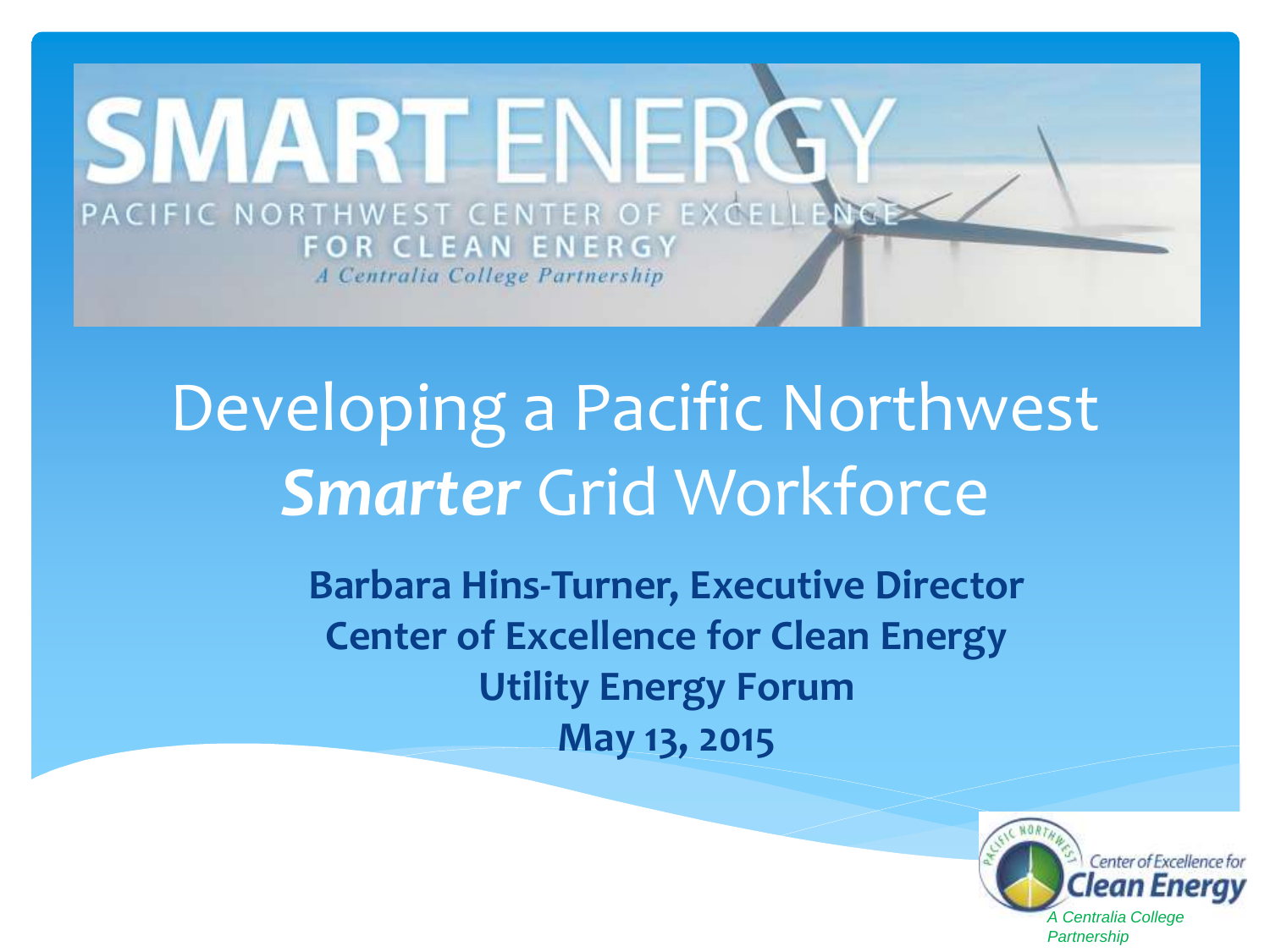## Audience Questions

#### How many of you:

- \* plan to retire within the next 5 years?
- have developed a succession plan?
- have job openings in your department today?
- have partnered with at least one community college?
- have worked with K-12?

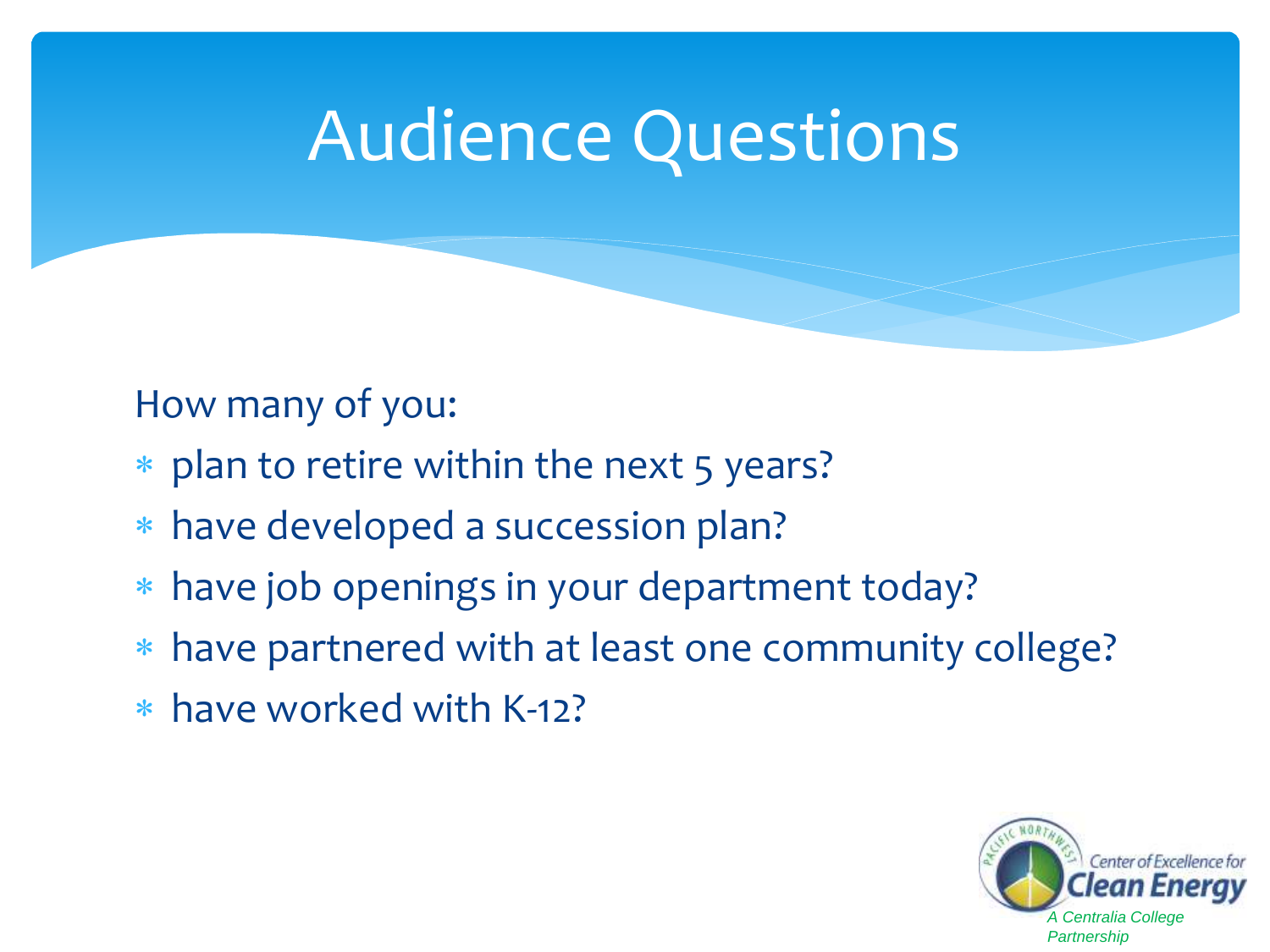

**EENTEROLE \CELLENCE** 

**Celebrating 10 Years**

#### **Vision Mission**

**Become national model to develop partnerships between:**

- *<b>* Business
- *<b>W* Industry
- **<del>☆</del>** Education
- **Organized labor**
- **Workforce system**
- **Economic development**

**Center of Excellence for** 

**Liaison between partners and the state's education system to:**

- **Drive the energy economy**
- **Create highly skilled workforce**
- **Provide consistent curriculum**
- **Meet industry needs**
- **Provide state-wide coordination**

*"Air traffic control"* for information & computing technology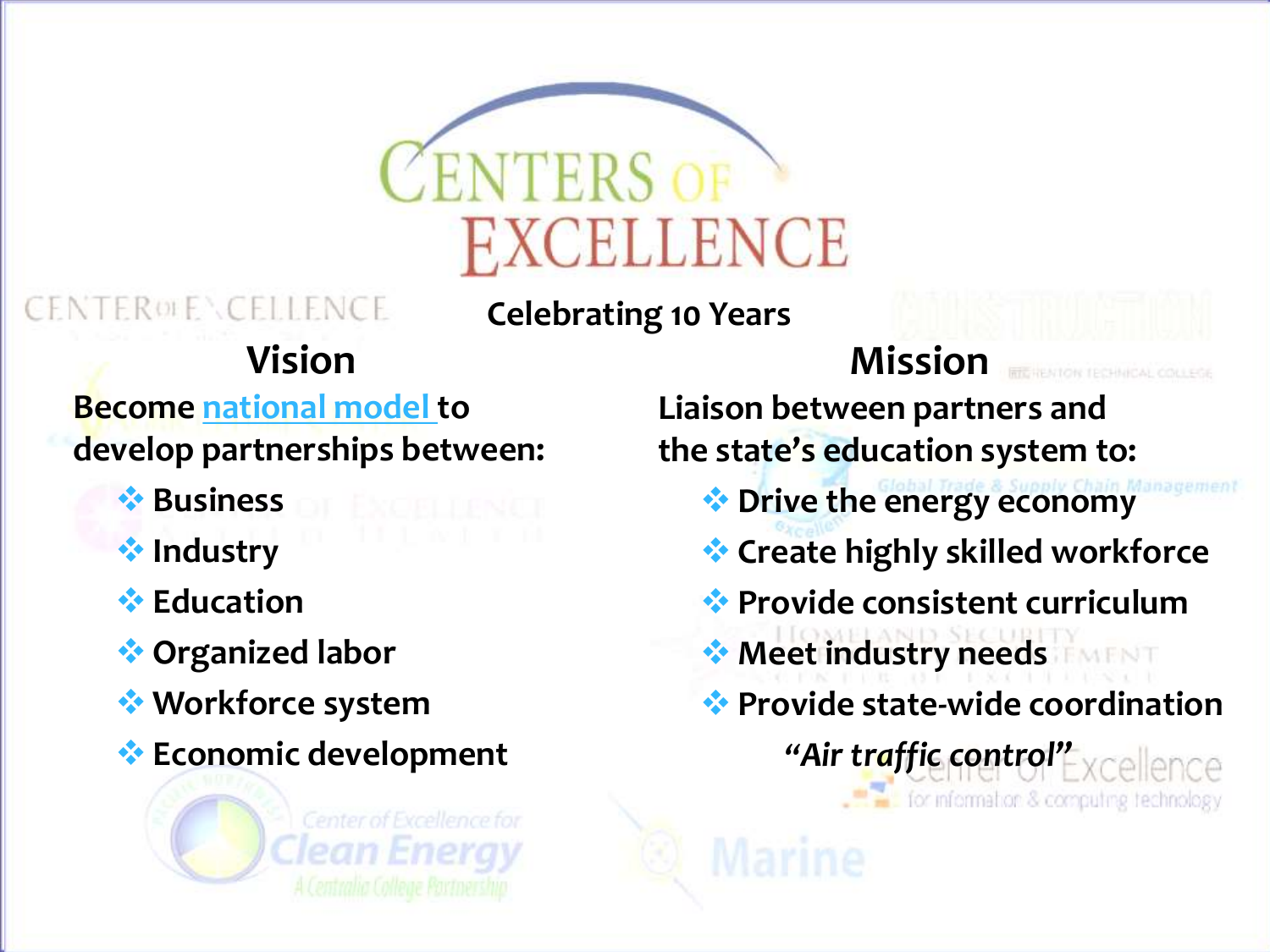# The Foundation Gathering Labor Market Data

#### **National**

- 2009 National Commission on Energy Policy's Task Force on America's Energy Jobs
- 2009 IEEE Power and Energy Society (PES)
- 2011 Center for Energy Workforce Development

#### **Pacific NW Region**

- 2008 Workforce Challenges of the Electric Sector
- 2009 Northwest Energy Efficiency Study
- 2013 Workforce Challenges of Electric Power Employers in the Pacific Northwest

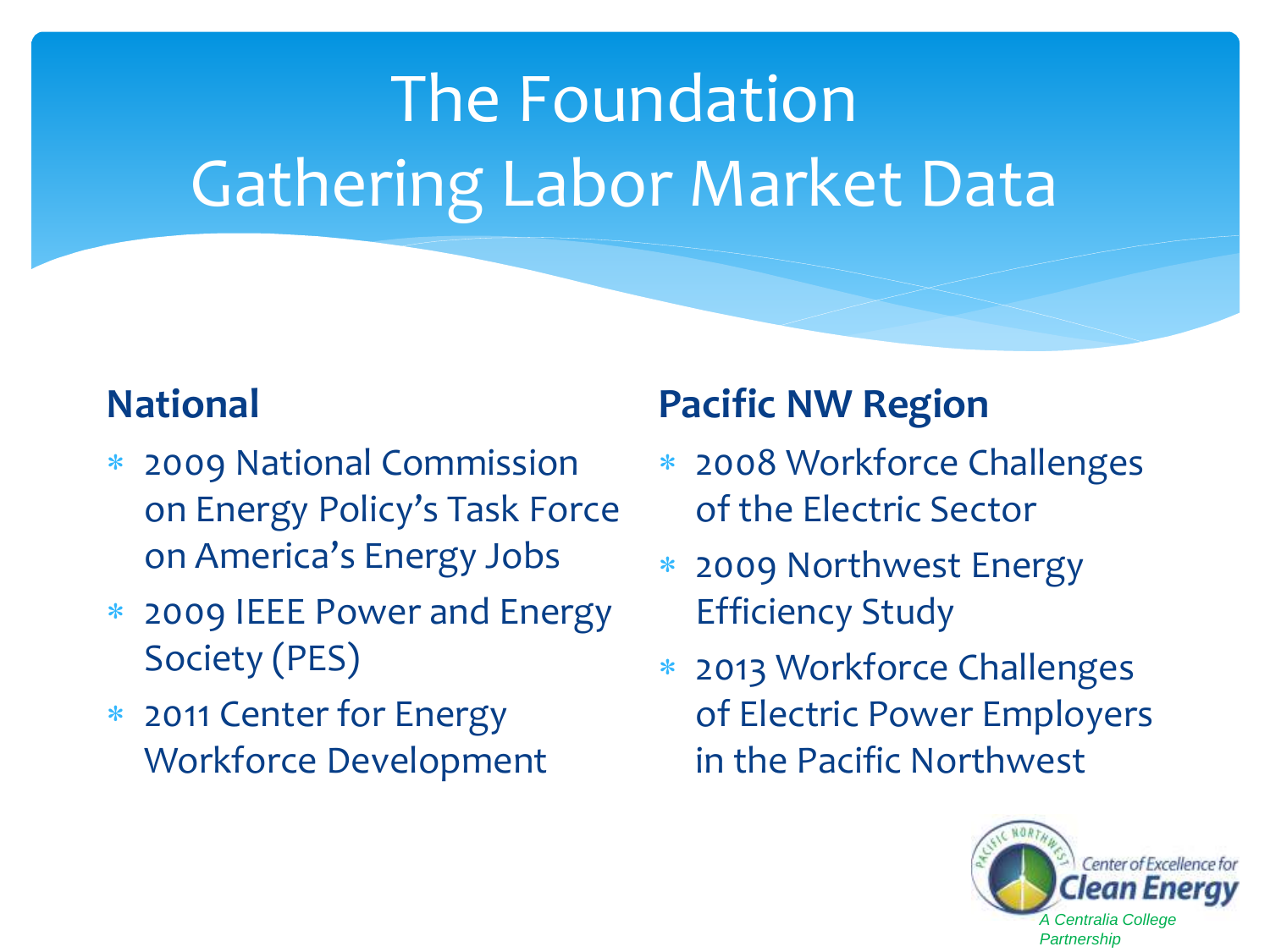# 2013 Labor Market Study Participants - 5 State Approach

- Avista
- Bonneville Power Admin
- Chelan County PUD
- Energy Northwest
- Grant County PUD
- Grays Harbor PUD
- Idaho Power
- NorthWestern Energy
- PacifiCorp
- Portland General Electric
- Puget Sound Energy
- **Seattle City Light**
- Snohomish County PUD
- Tacoma Power
- TransAlta (Centralia)
- U.S. Bureau of Reclamation

Funded through U.S. Dept of Energy Smart Grid WASHINGTON STATE UNIVERSITY Workforce Training Grant, 2010-13 **EXTENSION ENERGY PROGRAM** 

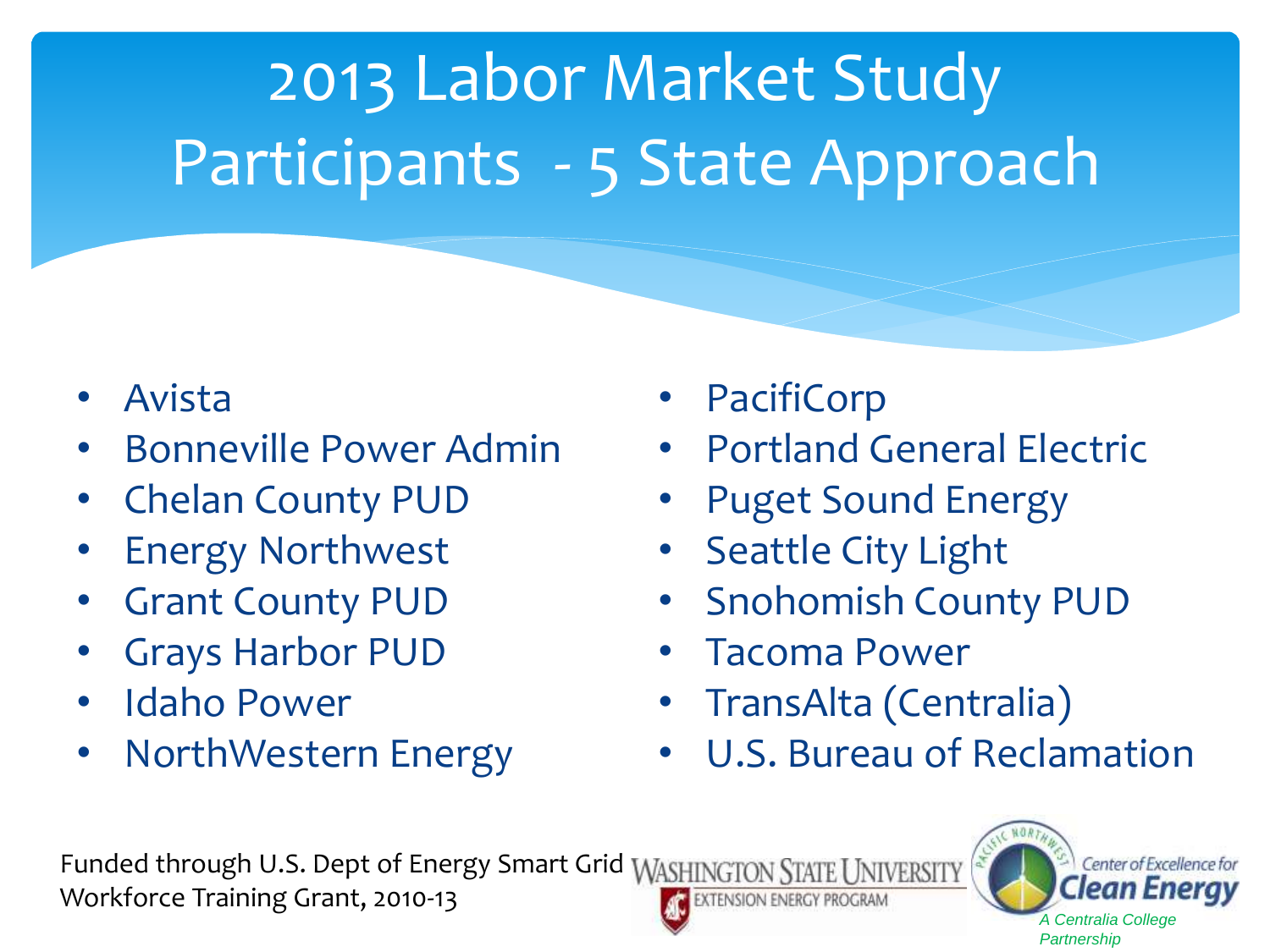## Three Major Factors

- Impending Retirements
- Shrinking Labor Pool
- \* Knowledge and Skill Gaps



*Maintenance employees walk through the juvenile fish bypass* Photo courtesy of Chelan County PUD

**WASHINGTON STATE UNIVERSITY** 

**EXTENSION ENERGY PROGRAM** 

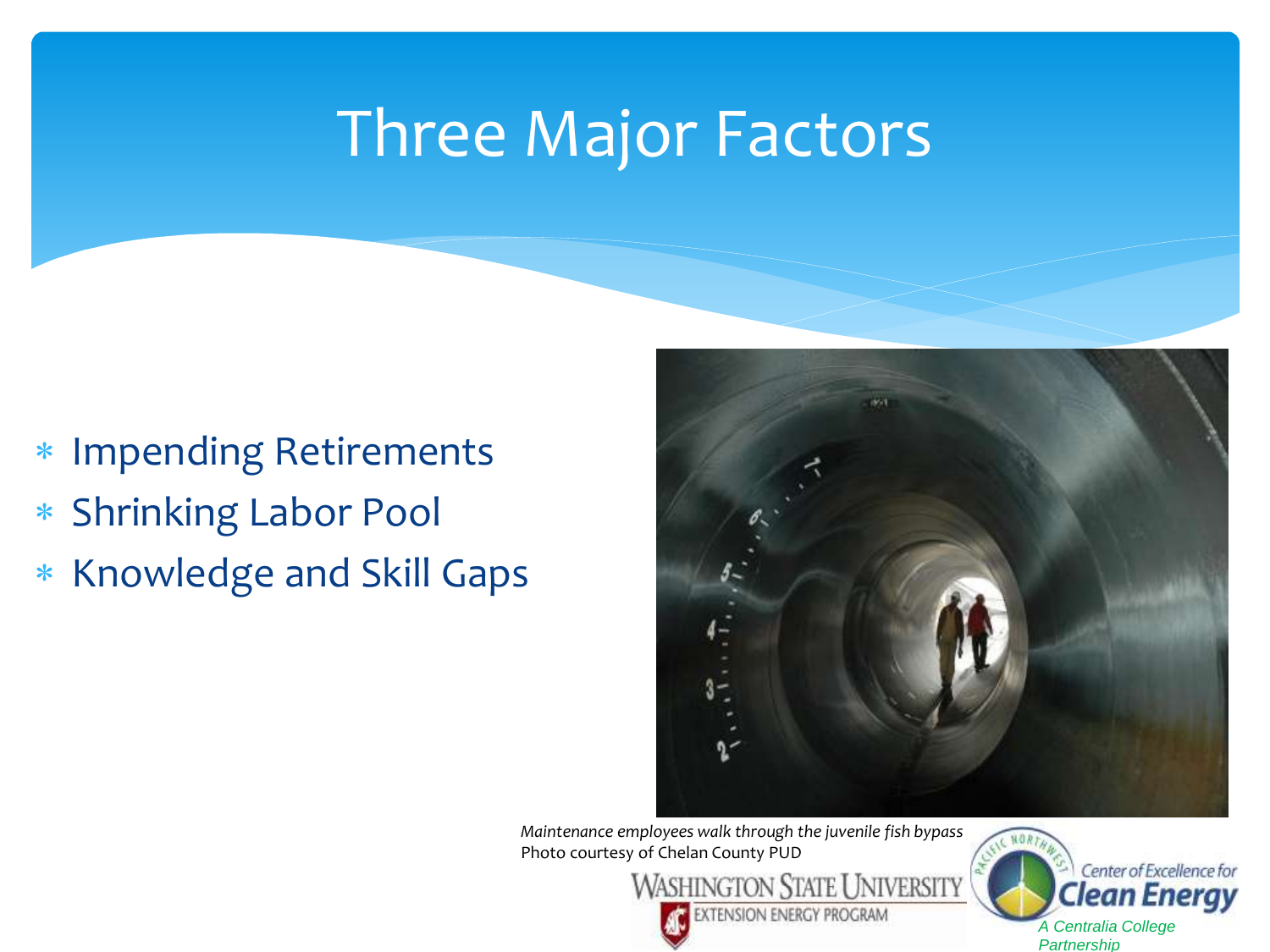### **2011 Utility Employment by Age Cohort and State, vs. All Industries (5-states)**

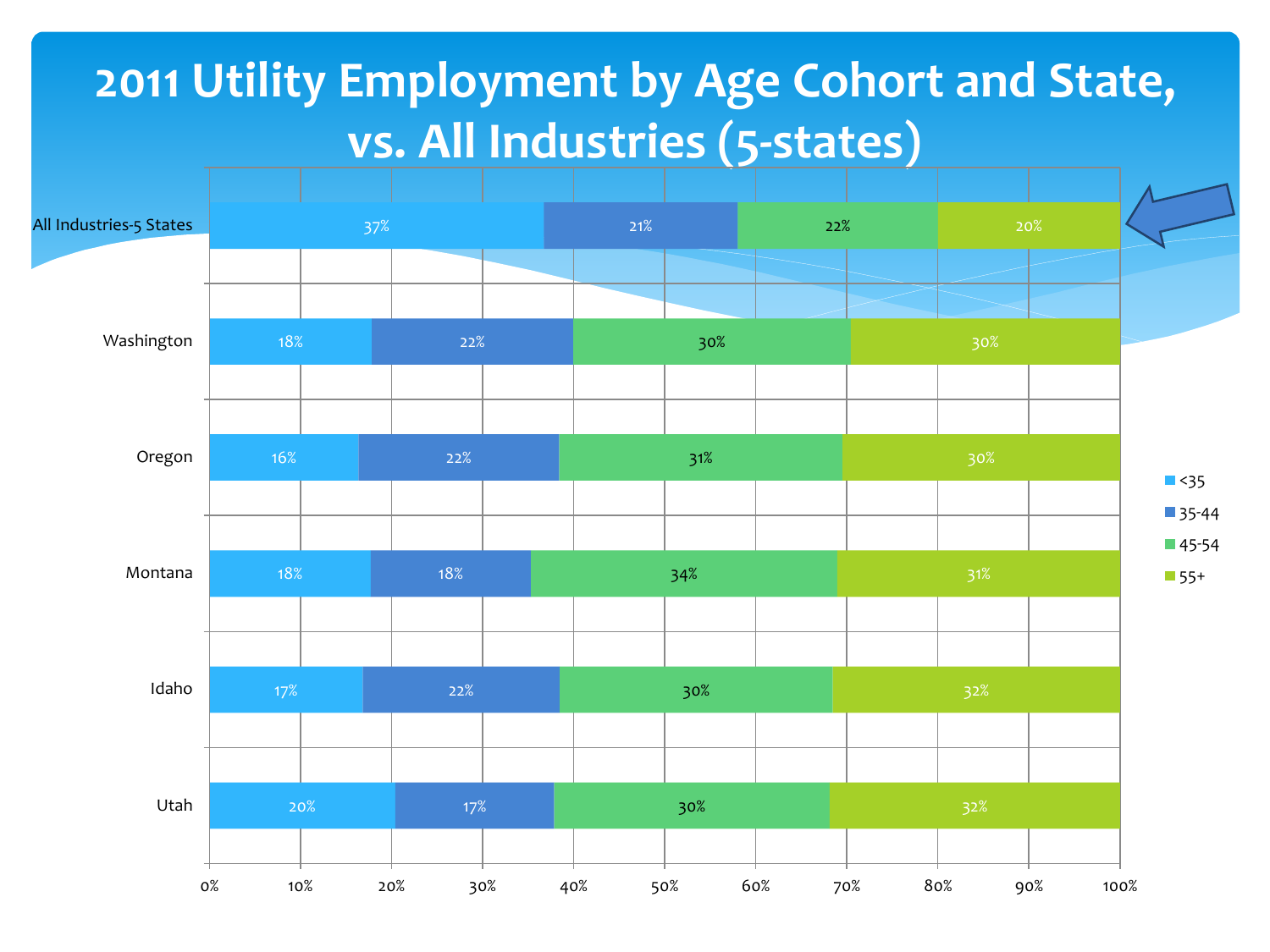# Key Hiring Challenges

- General shortage of qualified mid-level applicants
- Occupational shortages cut across industry sectors
- Increased recruiting and hiring costs
- Work conditions as a challenge to recruiting and hiring
- A lack of workforce diversity
- Specific shortages: Power engineers, line workers, some technicians and electricians, mechanics

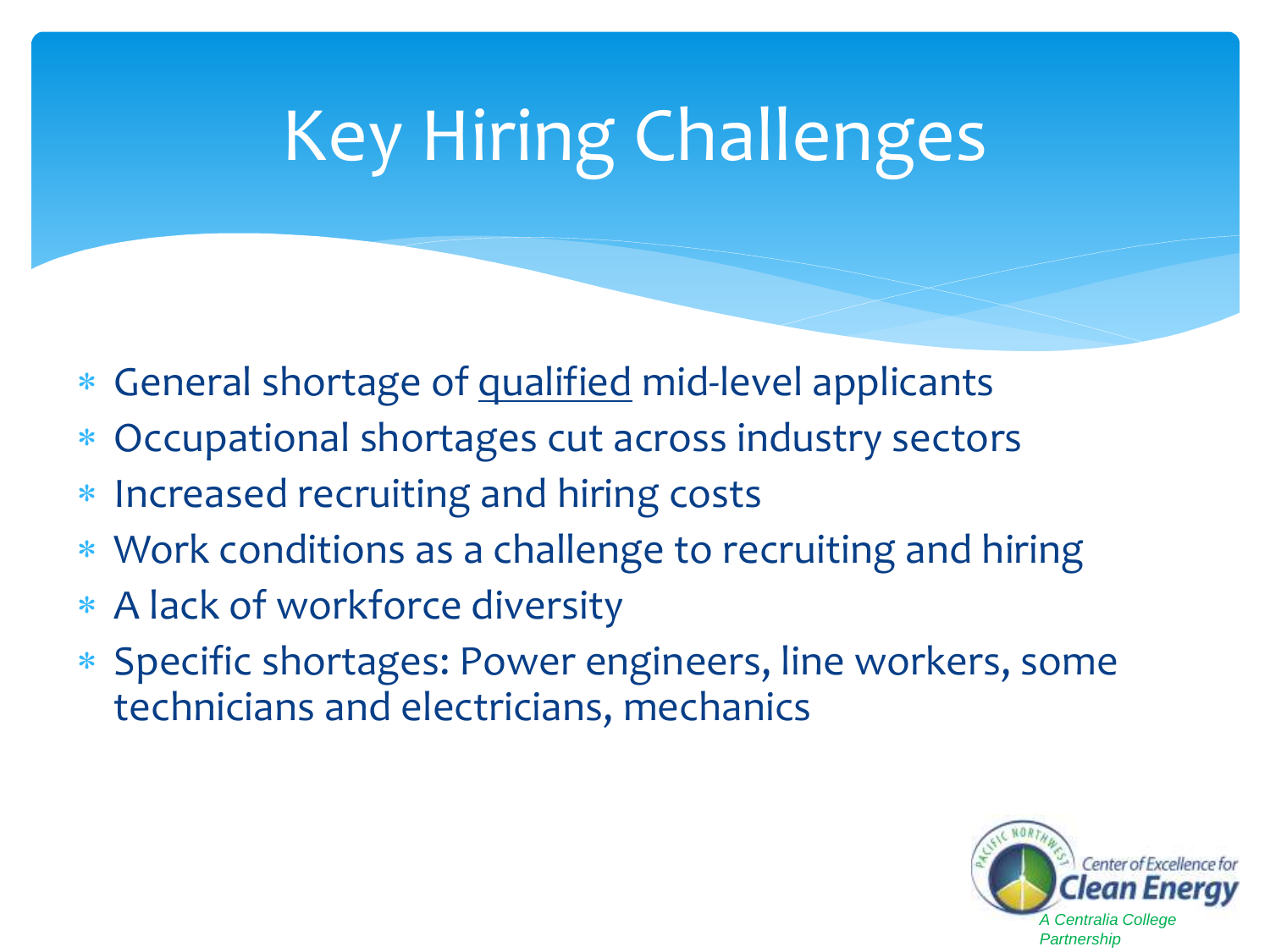# New and Emerging Skill Requirements

### **Skill Panels**

- Connecting industry and education
- Skill Standards: defining industry requirements
- Industry investment of direct dollars
- Seasoned workers define standards
- 18 Standards Completed
	- Newest: Customer Service Representative

**http://cleanenergyexcellence.org/skill-panel/**





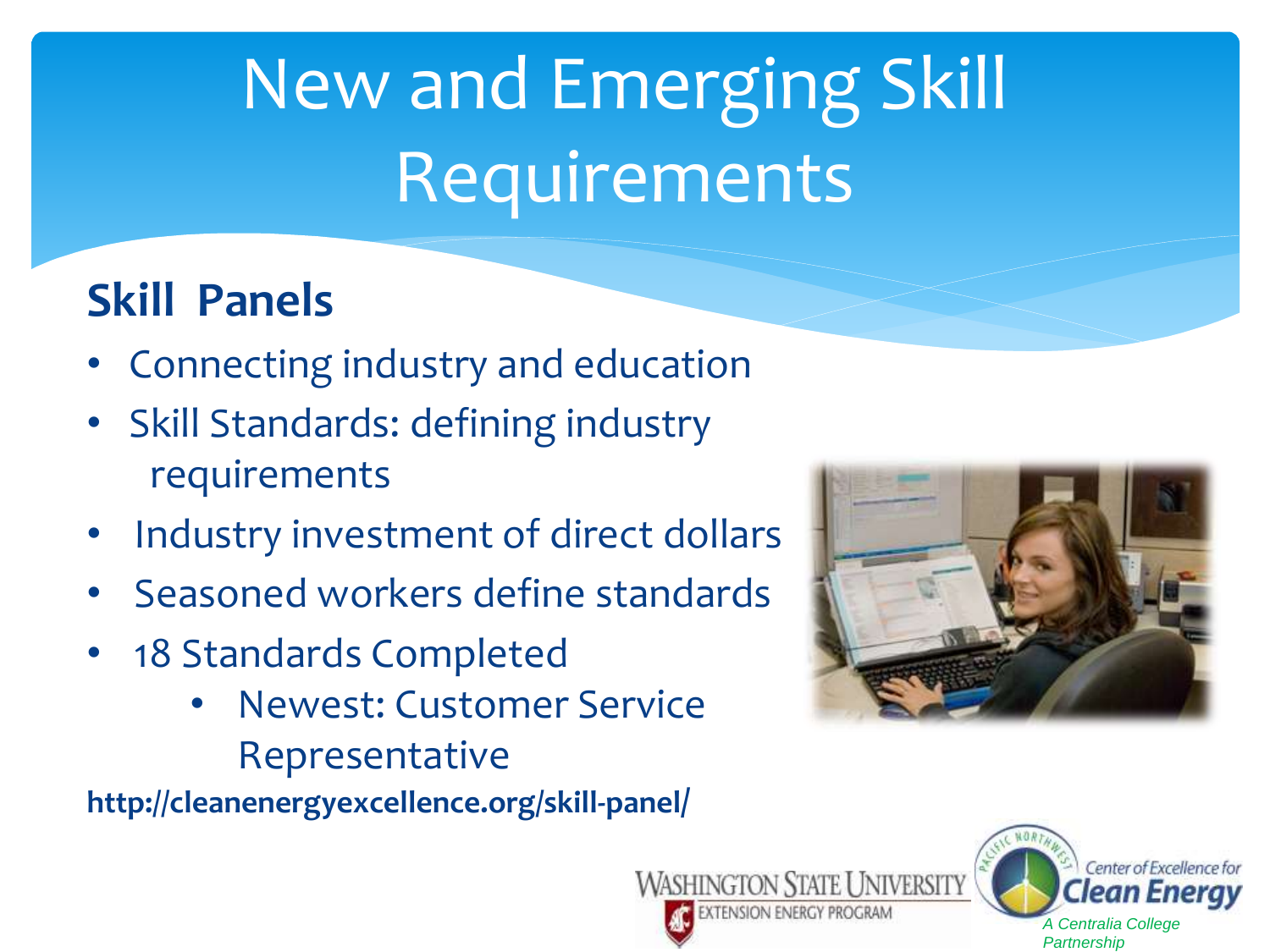



Big Bend, Centralia, Clark, Spokane, Walla Walla Community Colleges



"Niched Up" Energy Programs Expanded Scope Across the State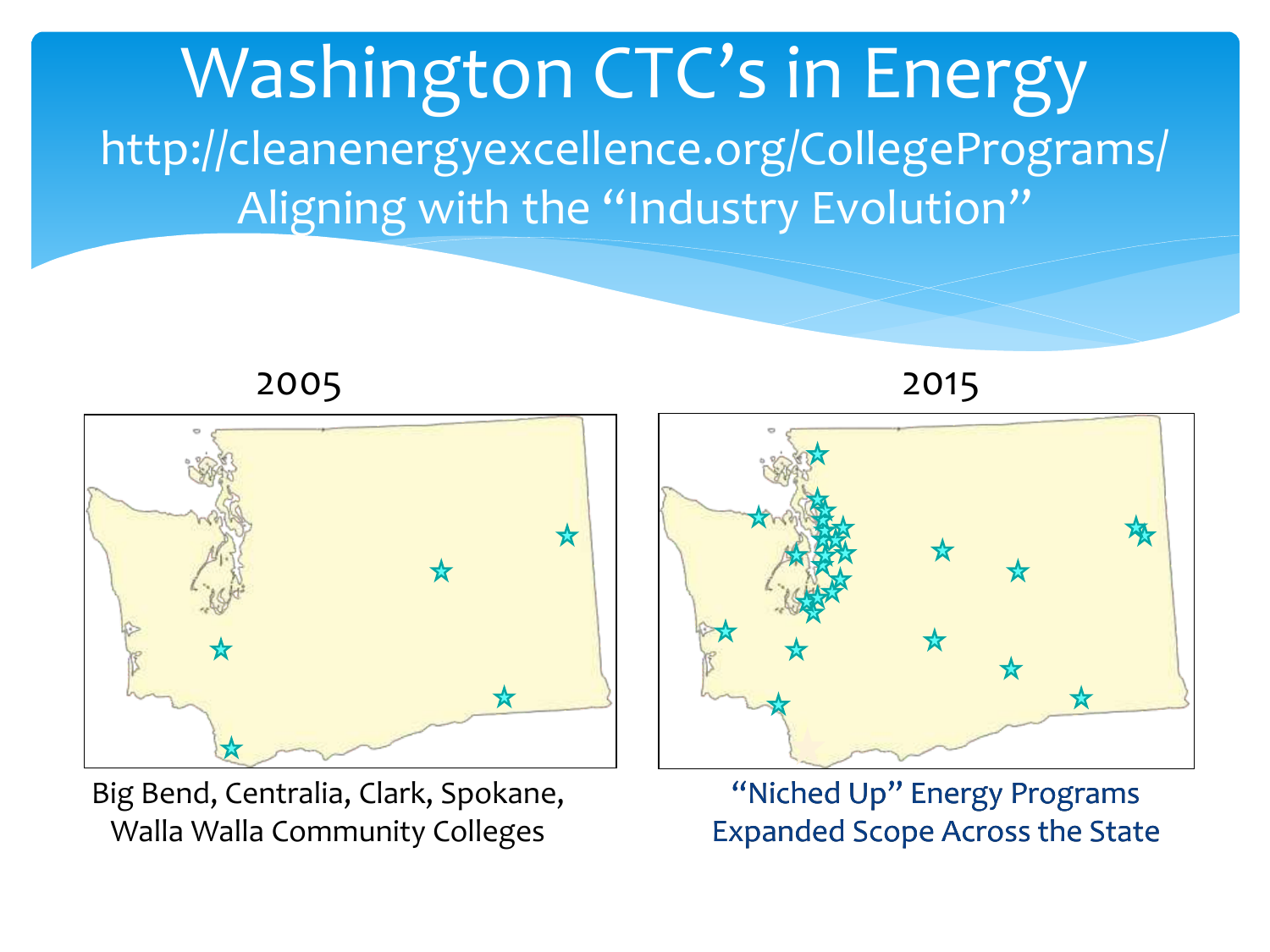

## Developing a Pacific NW Smarter Grid Workforce

**Energy Northwest** Amanda, Nuclear Technician Columbia Basin CC

**Lewis County PUD** Travis, Intern Centralia College Sr WSU Electrical Engineering





**Grand Coulee** Brian, Hydro Operator Centralia College



The PECS (Plant Equipment Operator) Class of 2013 has or system in the classroom and will now use that training out in the





**Seattle City Light**  Nick, Power Plant Operator Centralia College



**Tacoma Power** Jake, Hydroelectric Utility Worker Centralia College



**TransAlta** Plant Equipment Operators Grays Harbor/Centralia College

**Wilson Construction**  Kris, Apprentice Lineman Avista/Spokane CC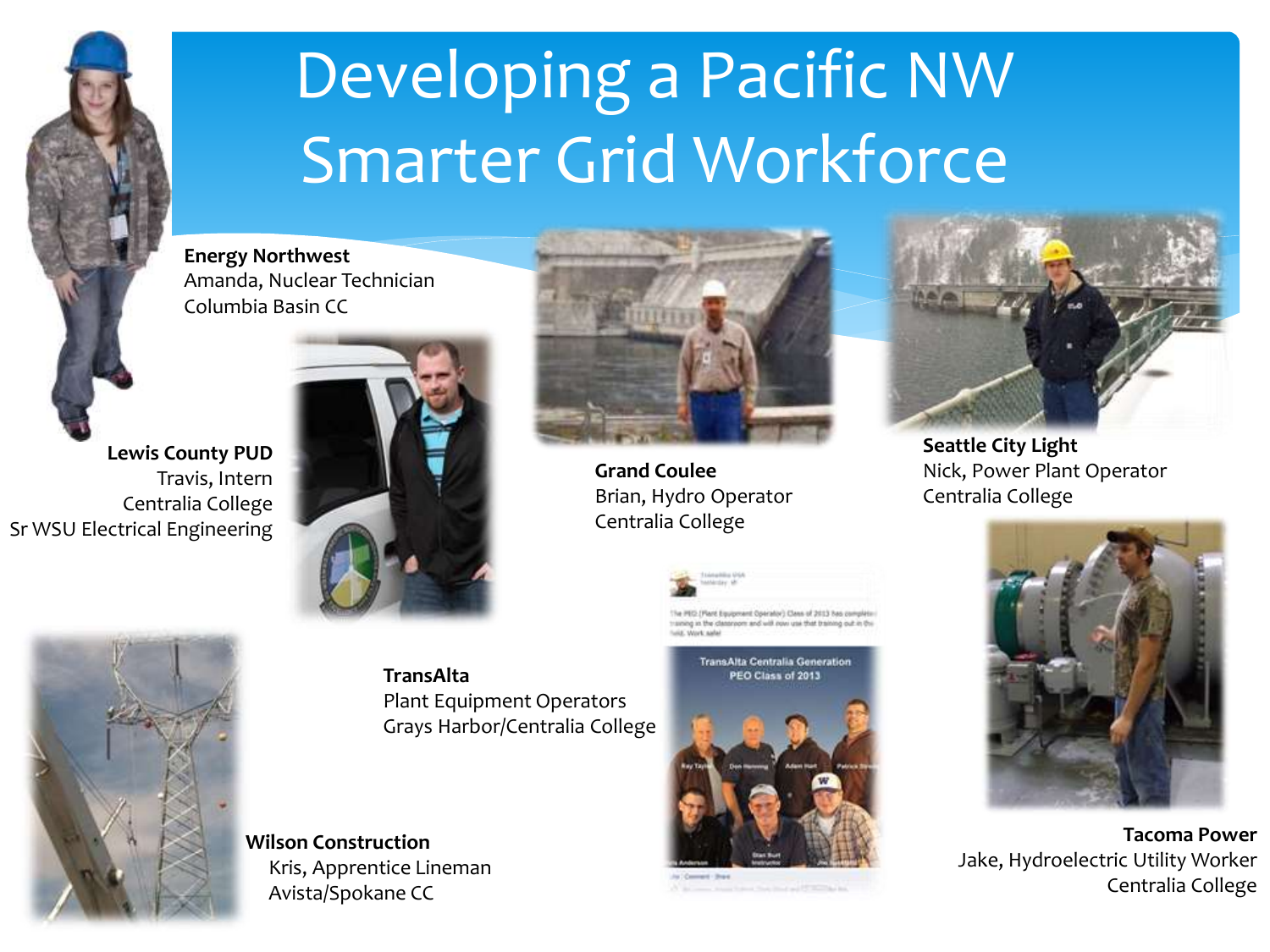## Careers in Energy Week Natl Center for Energy Workforce Development October, 12 – 18, 2015

- Afterschool meet and greet
- Tacoma Power & Lewis County PUD career fairs
- Teachers are apprentices for a day
- 2014:
	- 19 events reached 4,283 students, parents, teachers, counselors and veterans attended
- 2013:
	- 27 events reached more than 1,650 people

Center of Excellence for n Enerav *A Centralia College Partnership*

 Visitor Centers and plant tours

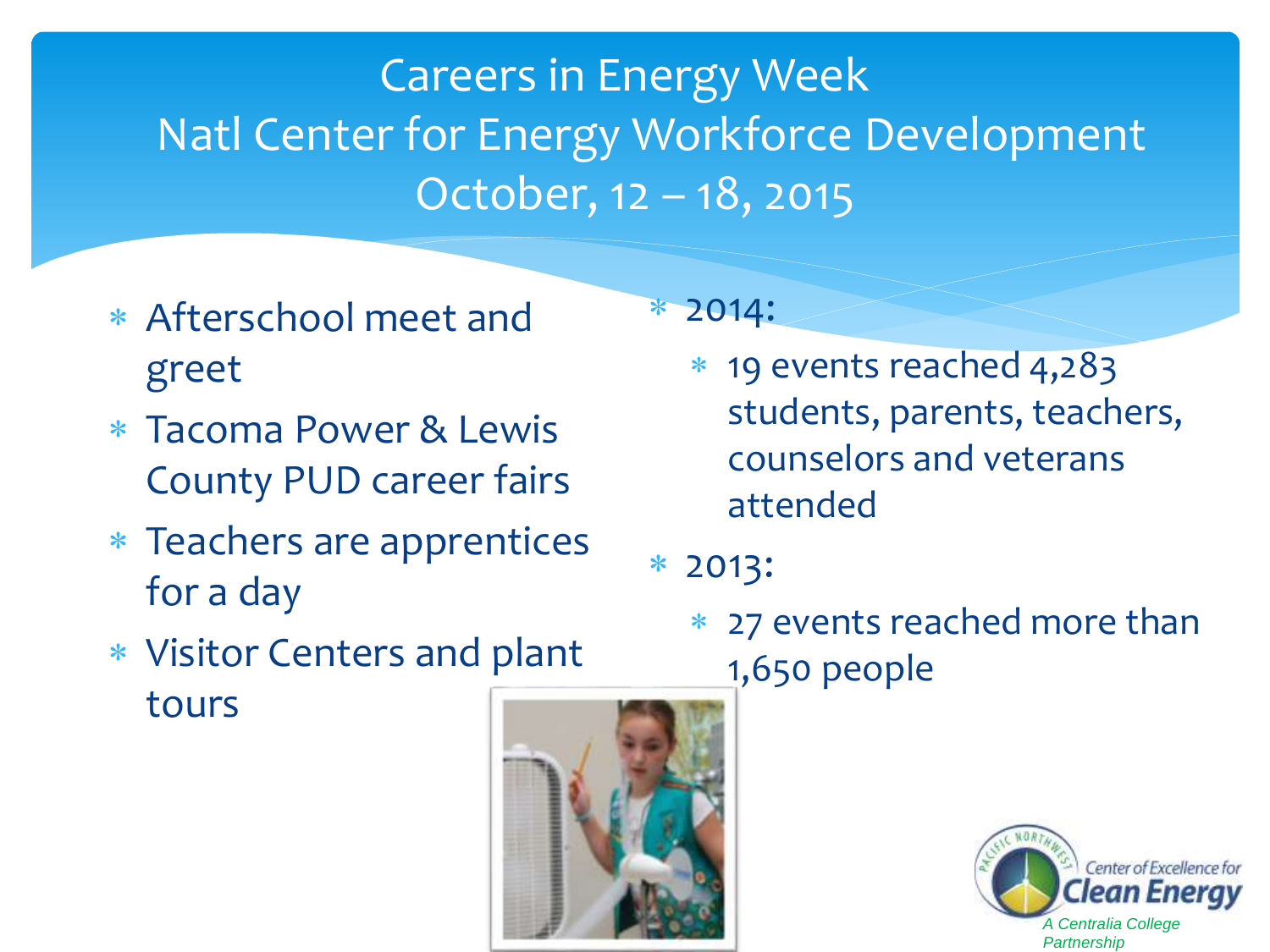Examples of External Funding Sources Center of Excellence for Clean Energy 2006-2015

- U.S. Dept. of Labor
	- Appropriation
	- WIRED
	- **TAACCCT Round 4**
- U.S. Dept. of Energy
	- Smart Grid Project
- U.S. Dept. of Commerce
	- Energy Entrepreneur Program
- Workforce Board
	- Skill Panel Grants
- Nat'l Science Foundation
	- Edmonds CC
	- **South Seattle CC**
	- **Bellingham Tech**
	- **Spokane Falls CC**
- Northwest Energy Efficiency Taskforce (NEET)
- \* Industry Contributions *Total - \$30,710,980*

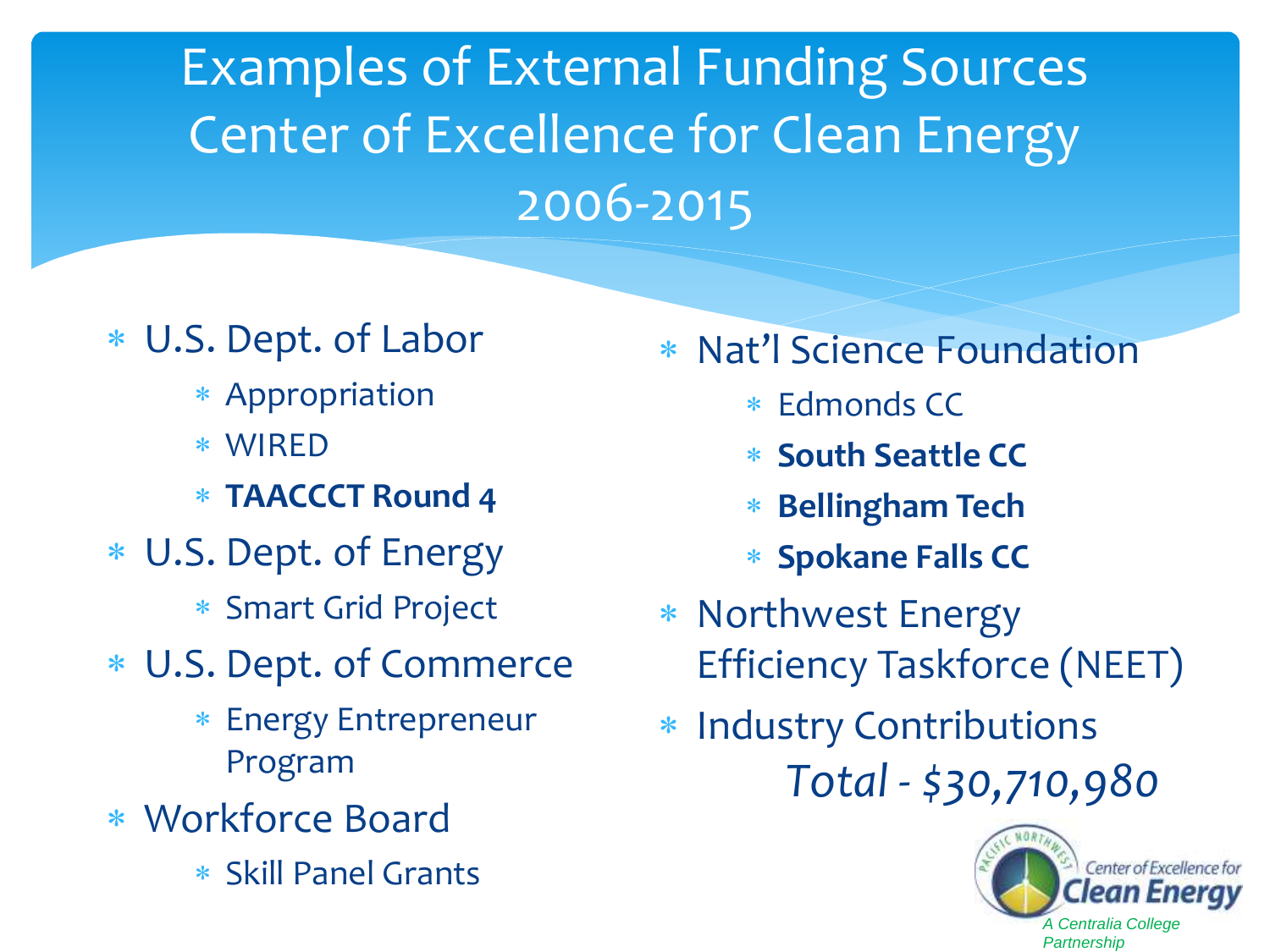ADE ADJUSTMENT ASSISTANCE COMMUNITY COLLEGE AND CAREER TRAINING GRANT PROGRAM

## U.S. Dept. of Labor - TAACCCT Round 4



<http://cleanenergyexcellence.org/wise/>

- \$450 Million 71 Partnerships
- Announced 9/29/14
- Washington Integration Sector Employment - WISE:
	- $*$  Value \$9,994,854
	- \* Start Date  $10/1/14$  -End Date  $9/30/18$
	- \* 3 years for program -4 years of 3rd party research and evaluation
	- Serve 1,992 participants
		- Dislocated Workers
		- Veterans and Spouses
		- Women and Minorities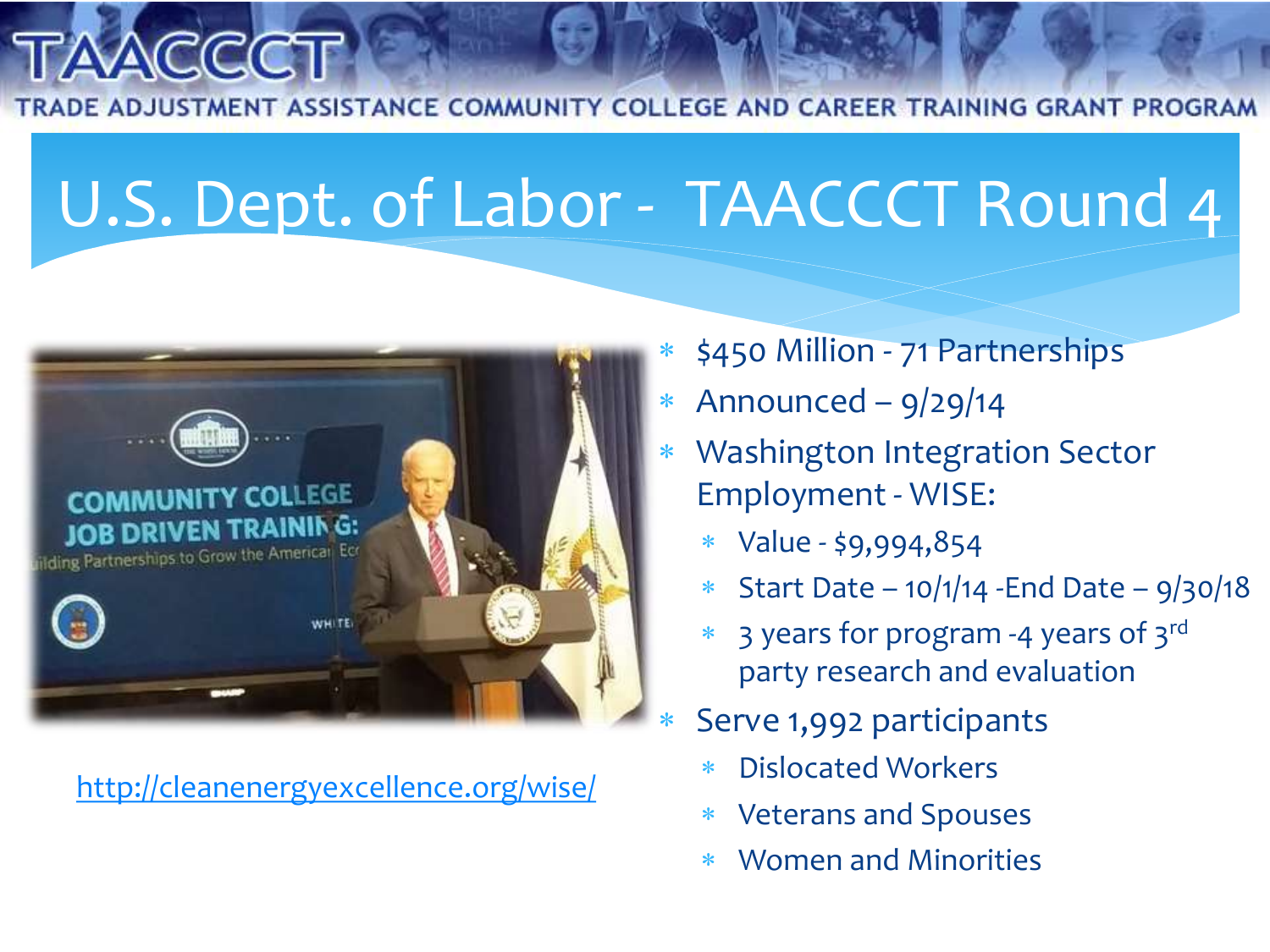10<sup>th</sup> Annual Energy & Construction Best Practices Summit

## *Clean Tech: Washington's WISE Future*

Keynote Speaker: Brian Young, Washington Dept of Commerce Clean Technology Industry Sector Lead Bates Technical College South Campus May 28/29

 **Registration is Open: http://cleanenergyexcellence.org**

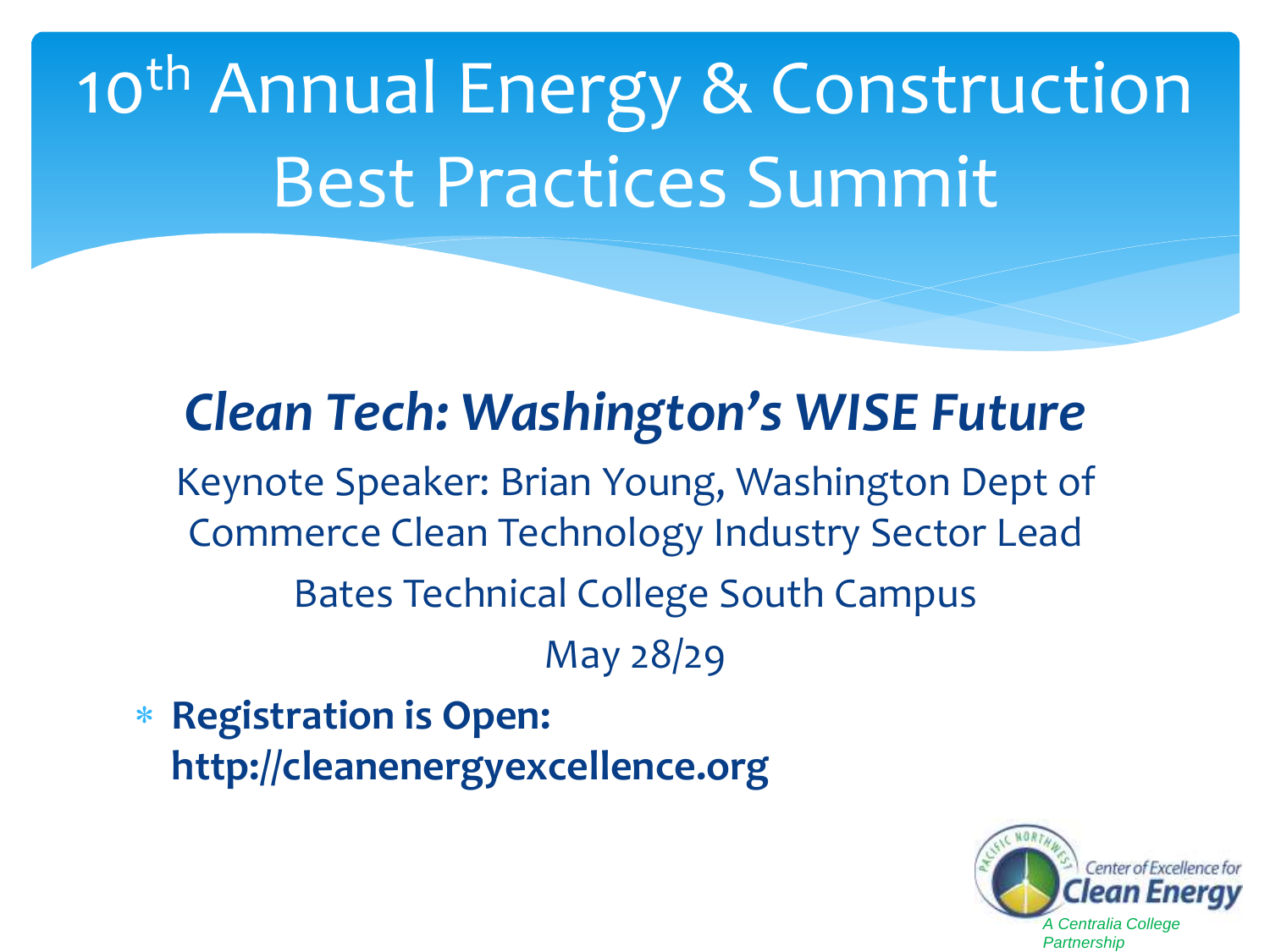# Building Engagement

Contact Your Local Community College

- Workforce Dean or Faculty
- Volunteer for Advisory Boards
- Guest Lectures
- Host Tours
- Contact Your Local High School
	- Counselors
	- Sponsor a Class Oregon City High School
- Resources:
	- Center of Excellence for Clean Energy
		- http://cleanenergyexcellence.org
	- Foundation for Water Energy and Education
		- [http://fwee.org/](http://fwee.org/education/the-nature-of-water-power/)
	- IEEE PES Student Membership (engineers)
	- CEWD

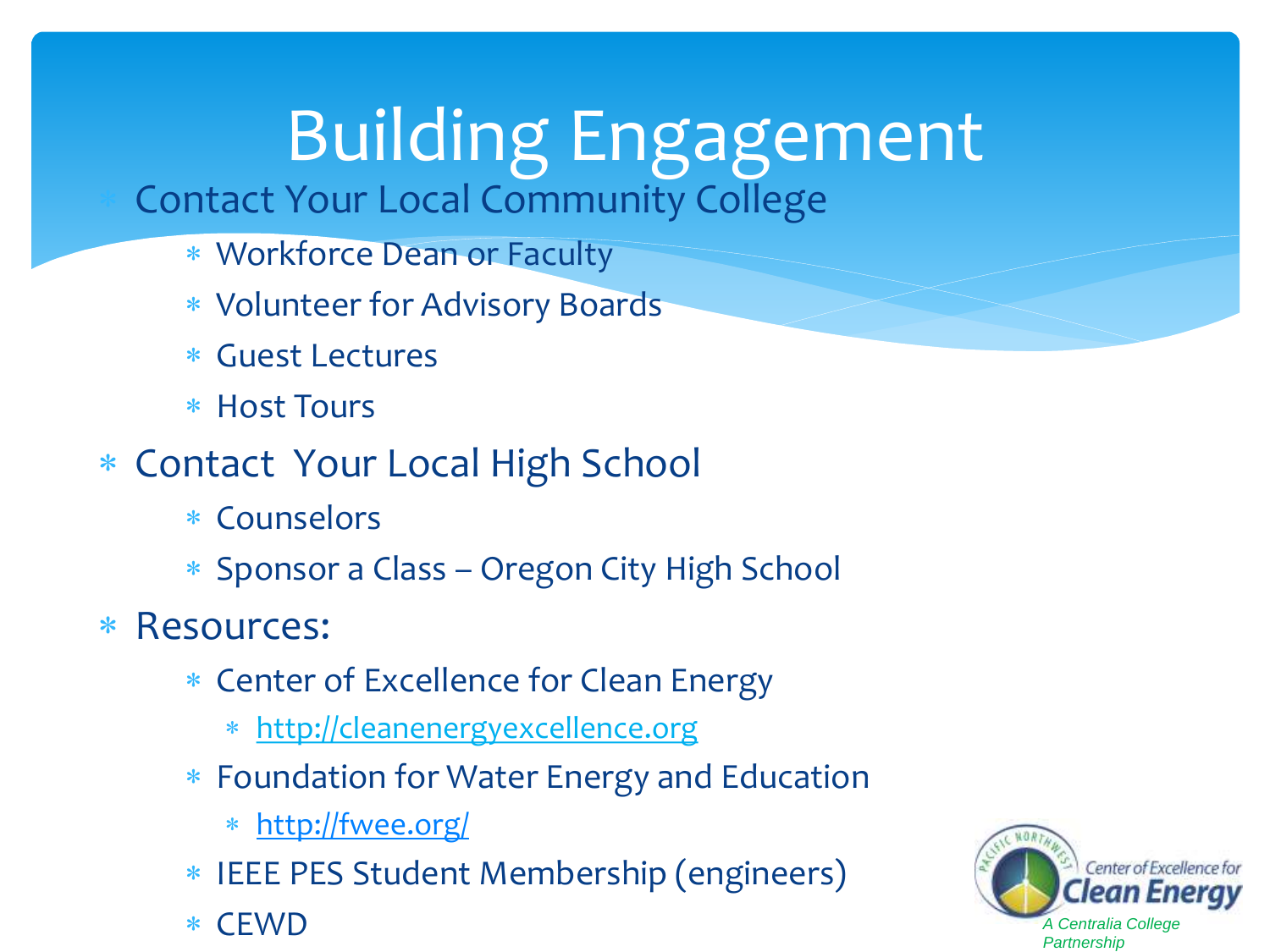# PACIFIC NORTHWEST CENTER OF EXCELLENCE FOR CLEAN ENERGY

A Centralia College Partnership



 $\wedge$